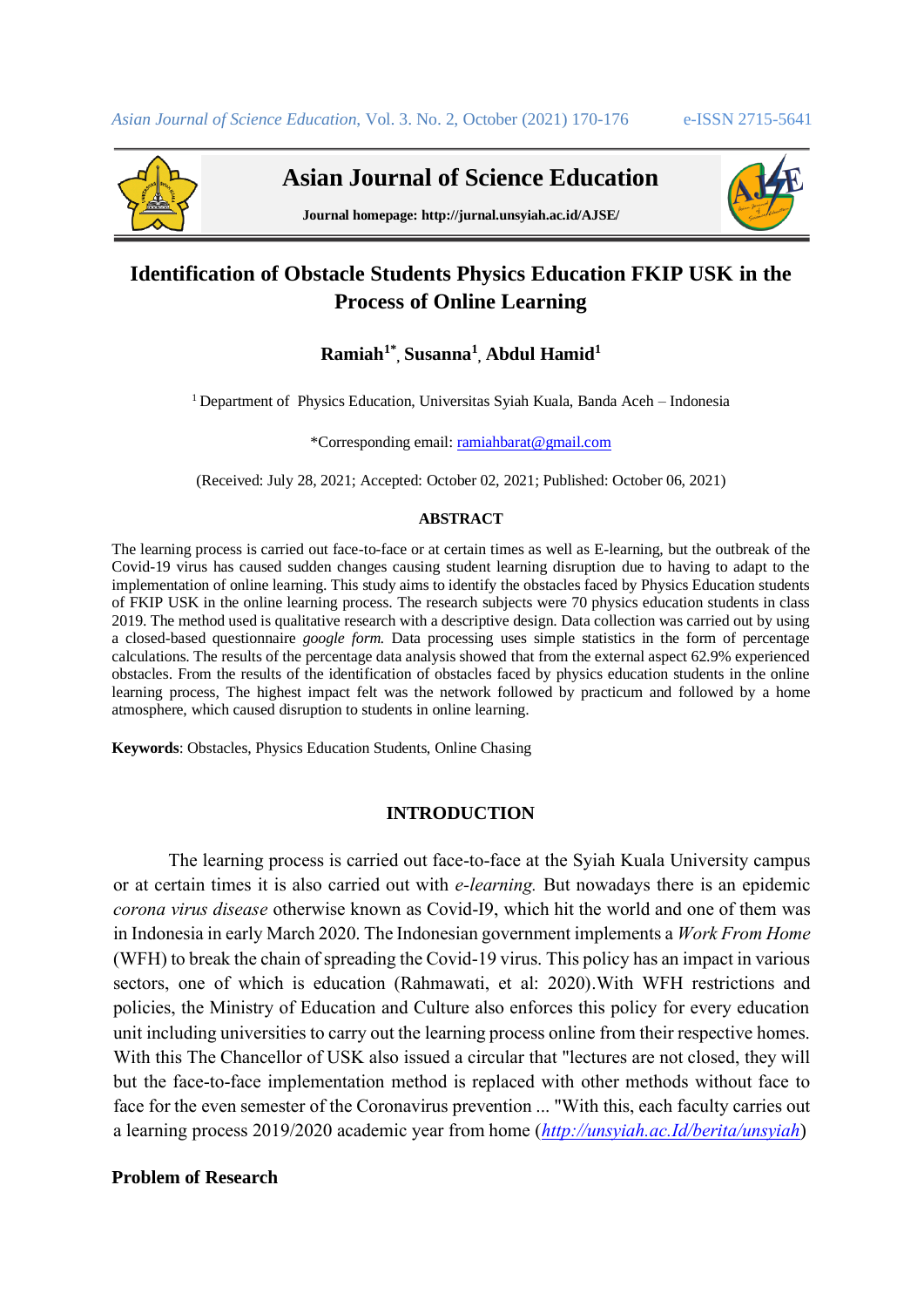The sudden changes cause student learning disruption and lecturers' limitations in delivering learning due to having to adapt to the implementation of online learning during the pandemic. For students of FKIP USK physics education, this change is quite a challenge, because some of them experience obstacles such as slow networks, lack of understanding of online learning, no practical tools are less interested and do not understand, when taking exams and finals are not maximal in answering questions, concentration was distracted by the atmosphere of the busy house, and besides that online learning was tiring due to the multitude of tasks.

The several previous studies also explained the obstacles experienced by students in this online learning process. The results of the study stated that 100% of students chose faceto-face lectures compared to online lectures and the inhibiting factor for the online recovery process was the lack of data and internet packages (Gultom & Sitanggang, 2020) and (Anhusadar, 2020). Another study stated that the highest obstacle experienced by students was the limited internet quota (38.6%). The lowest obstacle is the availability of equipment (84.6%). And the average of both internal and external factors is categorized as low resistance, namely, internal factors (63.6%) and external factors (61.2%).

The obstacles that students feel when online learning takes place is an important aspect that must be studied in depth, especially physics education students. Thus, the researchers tried to identify these barriers to dig up information and describe the obstacles faced by physics education students in the online learning process during the pandemic.

#### **Research Focus**

The review is specifically focused on the obstacles felt by physics education students of class 2019. This research needs to be done in order to explore and describe the obstacles faced by physics education students in the online learning process during the pandemic.

## **METHODOLOGY OF RESEARCH**

#### **General Background of Research**

The approach used in this research is a qualitative approach with descriptive research type.

#### **Subject of Research**

The subjects in this study were students of the class of 2019 as many as 72 people had participated in daring learning. The subjects in this study were determined by a purpose sampling technique, namely data collection techniques with consideration of data sources with certain considerations based on certain goals. While the object of this research is the obstacles faced by physics education students in the online learning process.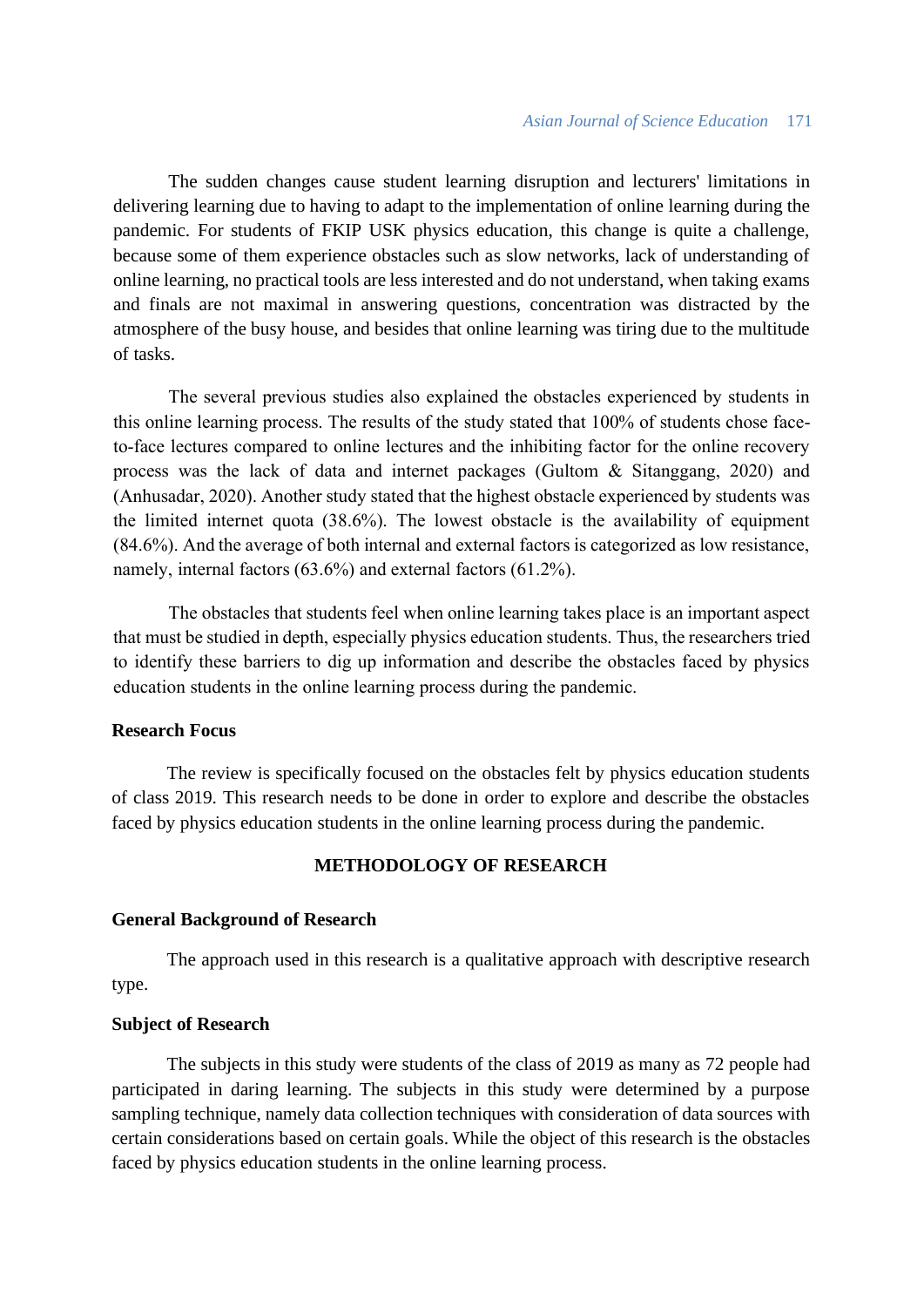## 172 *Ramiah, Susanna, & Hamid. A*

## **Instrument and Procedures**

Data collection techniques in this study using a questionnaire. The questionnaire used is based on *google form.* This research was conducted by providing a google form link which contains a number of written statements that have been compiled to students who are the research samples. Then the data processing results of responsive answers are carried out to find out what obstacles students face in the online learning process. The following instrument grid is presented as follows:

| <b>Aspect</b>          | <b>Indicator</b>        | <b>Sub Indicator</b>    | <b>No. Statement</b> |
|------------------------|-------------------------|-------------------------|----------------------|
| <b>External factor</b> | Realization<br>of       | delivery of material    | 10                   |
|                        | lecturers and students  | Duty                    | 13,8                 |
|                        |                         | practice                | 9                    |
|                        | Amenities               | Internet quota          | $\overline{2}$       |
|                        |                         | internet/network access | 4                    |
|                        |                         | device                  | 3,20                 |
|                        | Family                  | family                  | 14,16                |
|                        |                         | sibling                 | 15                   |
|                        |                         | the economy             | 17                   |
|                        | <b>Other Activities</b> | off campus              | 18,19                |
|                        |                         | on campus               | 11                   |

#### **Table 1.** Grid of Student Barriers in the Online Learning Process

Source: Hariyanti, et al (2020) & Hidayat (2020)

## **Data Analysis**

Data analysis used qualitative data analysis techniques. The qualitative data was taken from the data from the questionnaire results of respondents' answers about the experiences of physics education students in following the online learning process. The data analysis steps in this study are:

- 1. Collecting data and checking the completeness of the data in the form of a questionnaire from the answers that have been filled in by the respondent.
- 2. The questionnaire result data is grouped according to the statement indicator
- 3. Changing the questionnaire / questionnaire data by entering the data into the percentage qualitative descriptive formula, with the following formula:

$$
P = \frac{F}{N} 100\%
$$

Information:

 $P =$  Percentage value sought

- $F = Total score obtained$
- $N = Total ideal score$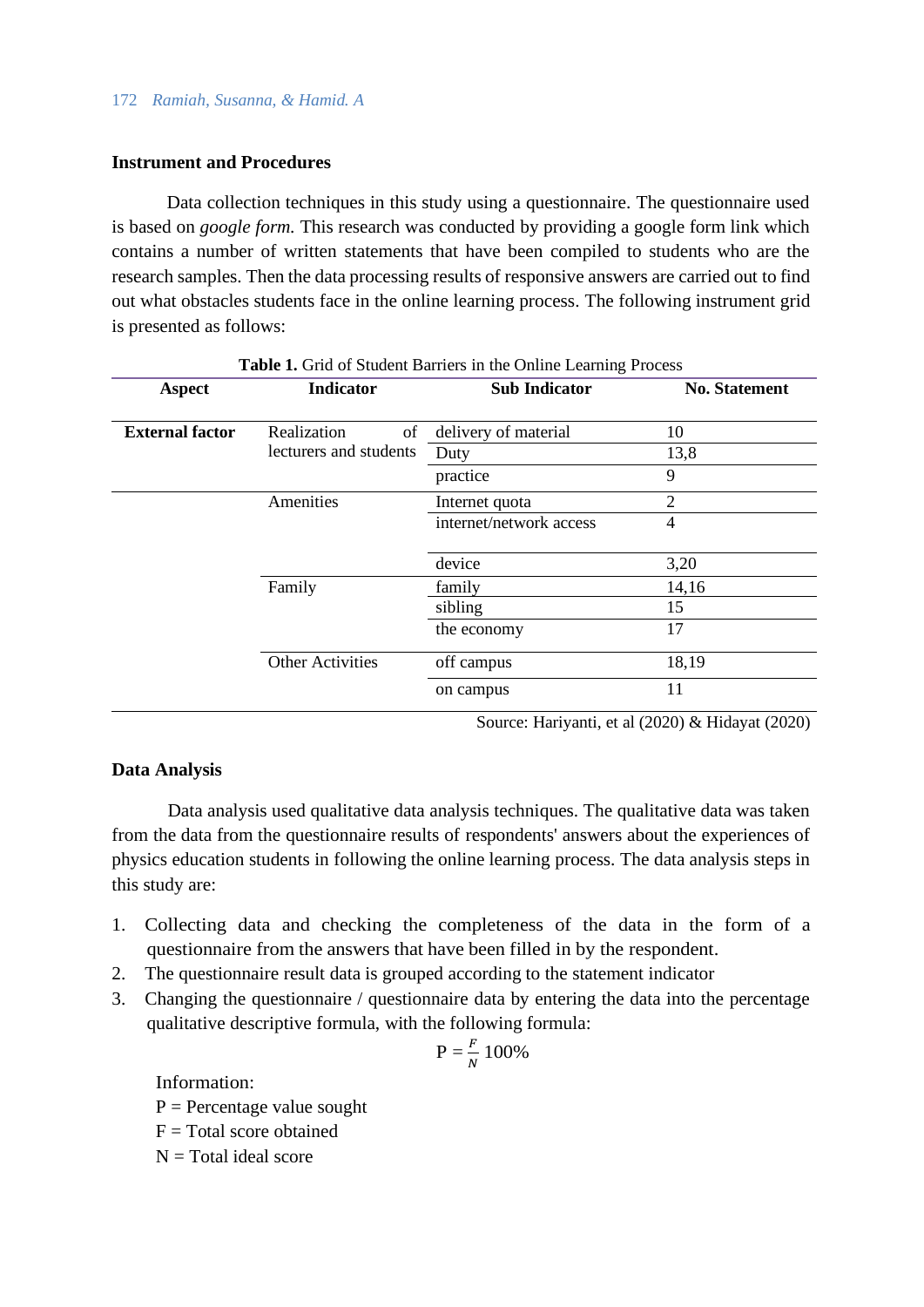Furthermore, the percentage category is used to determine the percentage of obstacles faced by physics education students in the online learning process, this percentage category is presented in table 1 as follows.

| Percentage% | <b>Criteria</b> |
|-------------|-----------------|
| 85-100      | Very high       |
| 69-84       | High            |
| 53-68       | Enough          |
| $37 - 52$   | Low             |
| $20 - 36$   | Very low        |

**Table 2.** Category of Percentage of Barriers for Physics Education Students 2019

## **RESULTS AND DISCUSSION**

Overall, the percentage categories of obstacles faced by physics education students in the online process were obtained which are presented in Table 3 below:

| <b>Aspect</b>         | <b>Indicator</b>        | <b>Sub Indicator</b> | Average<br><b>Score</b> | $\frac{0}{0}$ | Category |
|-----------------------|-------------------------|----------------------|-------------------------|---------------|----------|
| <b>External</b>       | Realization<br>of       | delivery of material | $\overline{4}$          | 70,3          | High     |
| factor                | lecturers and students  | Duty                 | 3                       | 59,2          | Enough   |
|                       |                         | practice             | 4                       | 71,4          | High     |
|                       | Amenities               | Internet quota       | 3                       | 68            | Enough   |
|                       |                         | internet/network     | 4,2                     | 83,1          | High     |
|                       |                         | access               |                         |               |          |
|                       |                         | device               | 2,95                    | 56,7          | Enough   |
|                       | Family                  | family               | 3,5                     | 69,4          | High     |
|                       |                         | sibling              | 3                       | 57,7          | Enough   |
|                       |                         | the economy          | 2,9                     | 58,8          | Enough   |
|                       | <b>Other Activities</b> | off campus           | 2,34                    | 46,5          | Low      |
|                       |                         | on campus            | 2,4                     | 48,5          | Low      |
| <b>Average Amount</b> |                         | 2,94                 | 62,9                    | Enough        |          |

**Table 3.** Percentage of Physics Student Barriers

Based on Table 3, it is known from the external aspect that students have an average percentage of resistance 62.9% which is categorized as sufficient. The indicator of the realization of lecturers and students for the sub-indicator of student material delivery has a barrier percentage of 70.3%, high category. This means that the sub-indicators of student material delivery have obstacles (Herliana, F. et. al., 2020). From the side of the sub-indicator student assignments have a percentage barrier of 59.2%, categorized enough This means that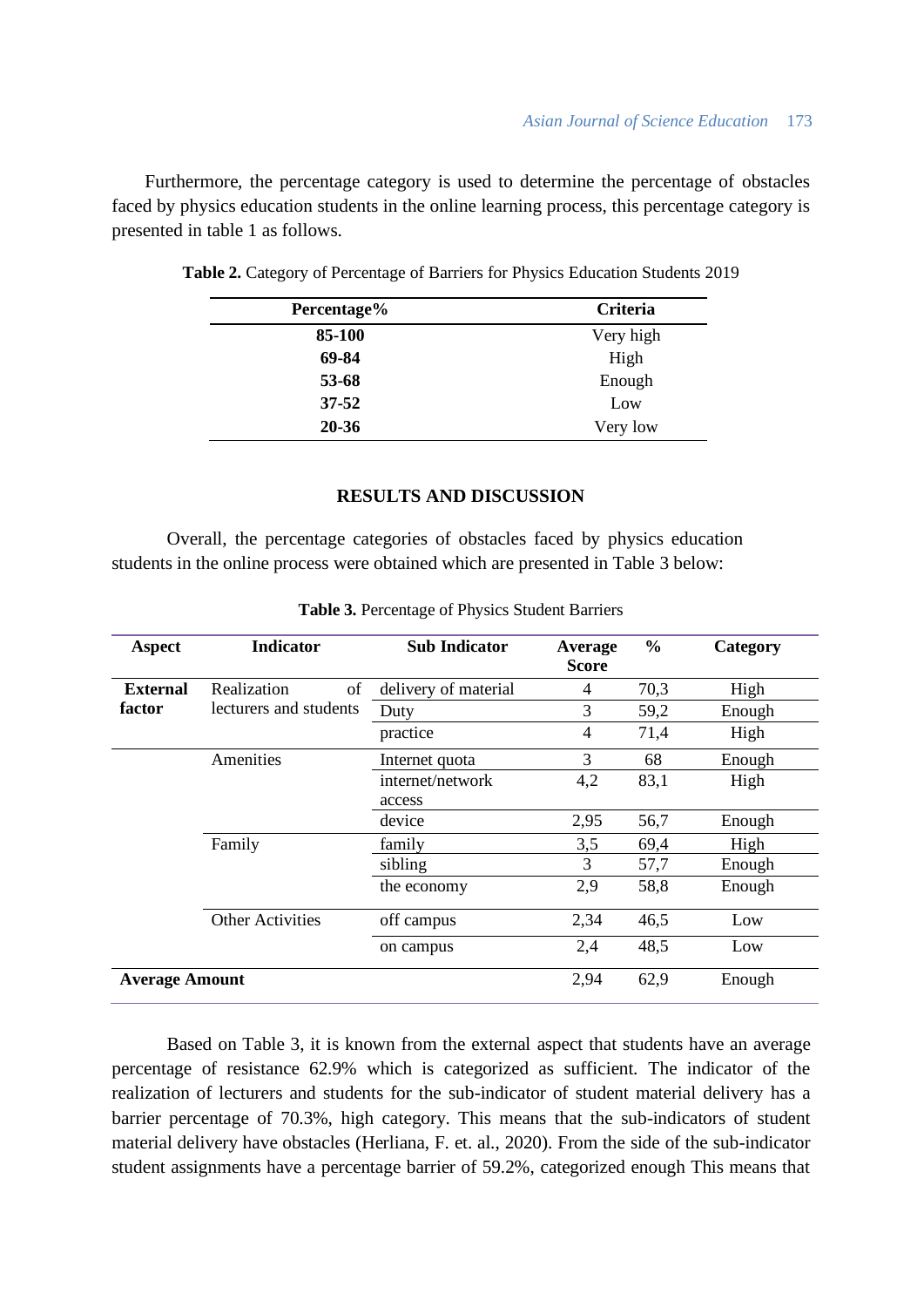#### 174 *Ramiah, Susanna, & Hamid. A*

the sub-indicators of student assignments have enough obstacles. Meanwhile, in terms of the sub-indicator student practicum has a percentage barrier of 71.4%, high category. This means that the sub-indicators of student practicum have obstacles.

In the Facility indicator for the internet quota sub indicator, students have a percentage of resistance at 68%, categorized as sufficient. This means that the sub-indicators of internet quota students have enough obstacles. In terms of the sub-indicator of internet access / student network, it has a barrier percentage of 83.1%, categorized as high. This means that the subindicator of internet access / student network has obstacles. Meanwhile, in terms of the subindicators of student equipment, it has a percentage of resistance of 56.7%, categorized as sufficient. This means that the sub-indicators of student equipment have enough obstacles.

In the family indicator for the student family sub-indicator, it has a barrier percentage of 69.4%, this score is included in the high category. This means that for the sub-indicator student families have obstacles. In terms of sub-indicators, students' siblings have a barrier percentage of 57.7%, categorized as sufficient. This means that for the sub-indicator student siblings have enough obstacles. Meanwhile, in terms of the economic sub-indicators, students have a barrier percentage of 58.8%, categorized as sufficient. This means that the student economic subindicators have enough obstacles.

In the other activity indicators for the off-campus and on-campus sub indicators, students have a percentage of barriers of 46.5%, and 48.5%, which are low category. This means that for other activity indicators students do not have obstacles in participating in an activity, for example, such as being most active in class forums and also attending seminars held by other organizations.

From the explanation above, it can be concluded that the barriers, the percentage of barriers that are dominated, are the sub-indicators of internet/ network access with the percentage of barriers of 83.1% in the high category, which means that students experience obstacles in the process of accessing the internet during the online learning process. The second place is the practicum sub indicator with a percentage of resistance of 71.4%, in the high category, which means that students experience obstacles in the learning process for online practicum material. and for the third place is the sub-indicator of material delivery, the percentage of resistance 70.3%, high category which means students experience obstacles to the delivery of material in the online learning process. while for the next is the family sub indicator with a percentage of resistance of 69.4%, high category which means that students experience obstacles marked by a lack of family support and a home atmosphere as a place for the online learning process.

These findings support previous research that students experience several obstacles in online learning, namely internet networks, internet quota, unfavorable conditions or the surrounding environment (Jariyah & Tyastirin, 2020). This finding too supports previous research that the concentration of student learning is disturbed by the home atmosphere and the inefficiency of the online learning process because there are practical courses (Zamista et al,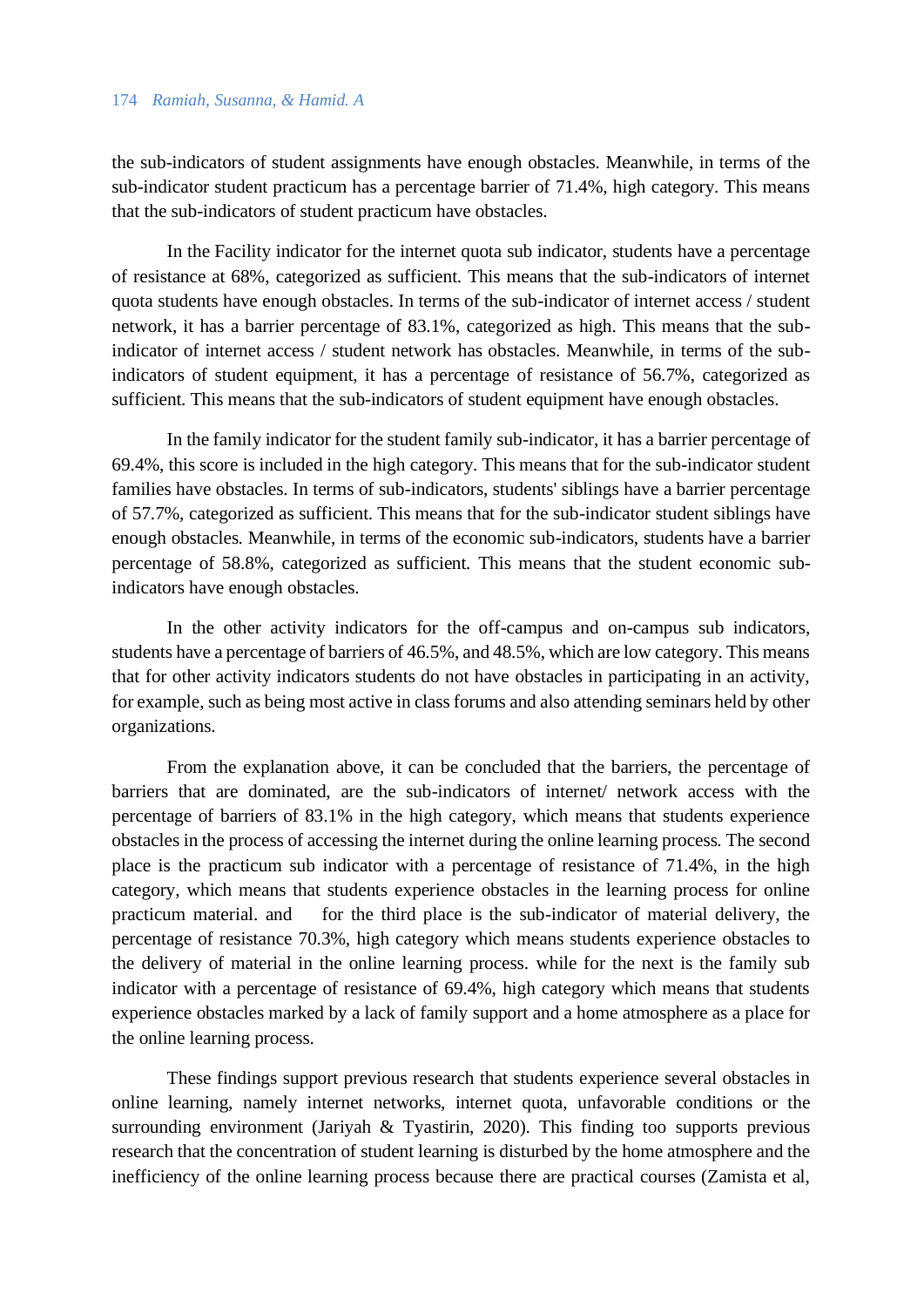2020).This finding also supports previous research that the inhibiting factor in the online lecture process is the lack of data and internet packages (Anhusadar, 2020). And This finding also supports previous research that the factors that cause student learning difficulties are internal and external factors (Herliana, F. et.al., 2015).

## **CONCLUSION**

Based on the results of the research and analysis of the data obtained, it can be concluded that the obstacles faced by FKIP USK physics education students in the learning process from the external aspect are networks, followed by practicum, and followed by home settings. It can be seen that, the most perceived obstacles by physics students are those found on the network while attending lessons, the implementation of practicums and the unsupportive home atmosphere.

## **References**

- Anhusadar, L. (2020). Persepsi mahasiswa PIAUD terhadap kuliah online di masa pandemi Covid 19. *KINDERGARTEN: Journal of Islamic Early Childhood Education*, *3*(1), 44- 58.
- Gultom, C. R., & Sitanggang, S. G. (2020). Persepsi Mahasiswa Unika terhadap Kuliah Online di Masa Pandemi Covid 19. *Jurnal Pendidikan Bahasa Indonesia dan Sastra (PEDISTRA)*, *3*(1), 6-15.
- Hariyanti, D., Mun'im, A. H., & Hidayat, N. (2020). Identifikasi hambatan mahasiswa dalam pelaksanaan pembelajaran biologi secara daring selama pandemi covid-19 di kabupaten jember. *ALVEOLI: Jurnal Pendidikan Biologi*, *1*(1), 11-21.
- Herliana, F., Halim, A., Farhan, A., & Kasli, E. (2020). Identification of Lecturer Difficulties in Implementing of Blended Learning in the Covid-19 era. *Asian Journal of Science Education*, *2*(2), 106-113.
- Herliana, F., Supriyati, Y., & Astra, I. M. (2015, October). Pengaruh model pembelajaran berbasis blended learning dan motivasi belajar terhadap hasil belajar fisika siswa SMA. In *Prosiding Seminar Nasional Fisika (E-Journal)* (Vol. 4, pp. SNF2015-II).
- Hidayati, S. (2020). Kendala Yang Dihadapi Mahasiswa Pendidikan Ekonomi Universitas Pamulang Dalam Mengikuti Perkuliahan Daring Pada Mata Kuliah Seminar Proposal Penelitian Selama Masa Pandemi Covid-19. *JPEK (Jurnal Pendidikan Ekonomi dan Kewirausahaan)*, *4*(1), 40-51.
- Jariyah, I. A., & Tyastirin, E. (2020). Proses dan Kendala Pembelajaran Biologi di Masa Pandemi Covid-19: Analisis Respon Mahasiswa. *Jurnal Penelitian dan Pengkajian Ilmu Pendidikan: e-Saintika*, *4*(2), 183-196.
- Rahmawati, N. R., Rosida, F. E., & Kholidin, F. I. (2020). Analisis pembelajaran daring saat pandemi di Madrasah Ibtidaiyah. *SITTAH: Journal of Primary Education*, *1*(2), 139- 148.